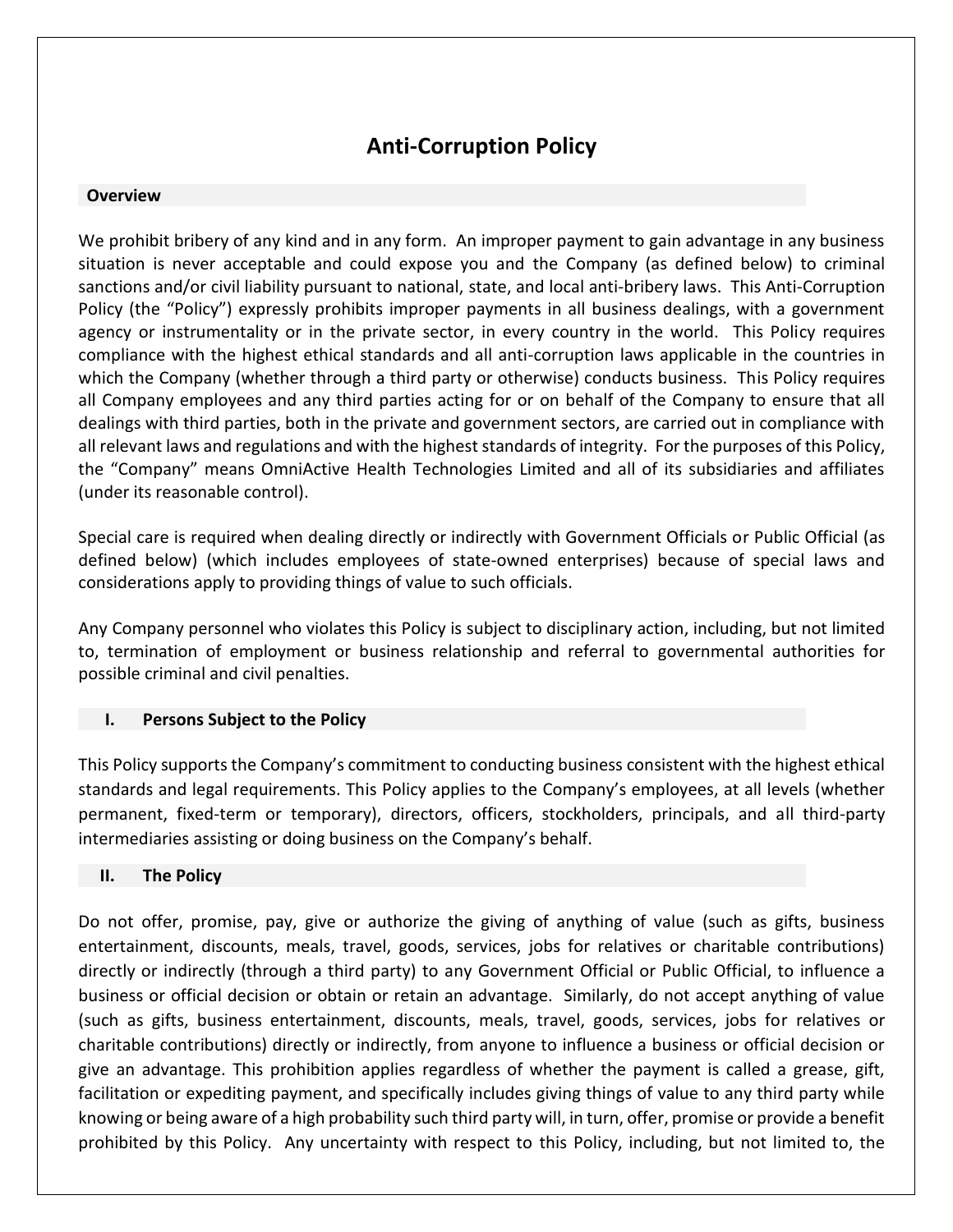interpretation of whether a thing is something of value or the applicability of this Policy to an individual or a particular situation, should be referred to the Review Officer (as defined below). Any interpretation provided, or determination made, by the Review Officer is final and conclusive.

#### **III. KEY DEFINITIONS**

**Anything of Value** – Any item of tangible or intangible value, broadly defined, in any form, including, but not limited to, cash, cash equivalents (such as gift cards, gift certificates and merchandise discounts), loans, gifts, travel, lodging, entertainment, meals, expense reimbursements, per diems, favors, business or employment opportunities, compliance with a request to provide a thing of value to a third person (such as a relative of a Government Official or a Public Official), contributions to a charity or other non-profit organization and promotional sponsorships.

**Government Official or Public Official**– Refers to: (i) any public or elected official or officer, employee (regardless of rank), or person acting on behalf of a national, provincial, or local government, department, agency, instrumentality, state-owned or state-controlled company, public international organization, political party or entity that is financed in large measure through public appropriations, is widely perceived to be performing government functions, or has its key officers and directors appointed by a government; (ii) any officer or employee of a public international organization; (iii) any party official or candidate for political office and any person acting on behalf of any governmental entity referred to in clause (i) or candidate for political office.; and (iv) any person defined as a "Public Official" under the applicable anticorruption laws. Examples include doctors or other healthcare professionals employed by governmentowned hospitals, researchers employed by government-funded universities, airport authorities, stateowned factories or other businesses, customs, licensing, immigration or tax officials or ministers or representatives of foreign governments.

**Business Partner or Business Partners** – Third parties engaged by the Company or any entity owned or controlled by the Company who are expected to interact with Government Officials or Public Officials on behalf of the Company or any venture in which the Company has an economic interest, such as agents, brokers, intermediaries, advisors, consultants, representatives, joint venture partners, co-investors, franchisees, licensees, travel agents, freight forwarders, customs agents, tax advisors, law firms, finders, lobbyists, and accountants.

### **IV. BOOKS AND RECORDS**

The Company requires that a system of adequate internal accounting controls be maintained. Individuals are required to report and reflect all Company transactions fairly, accurately, completely and in reasonable detail in the Company books and records. Our books and records must not contain any false or misleading statements or entries, such as recording a gift expense as something other than a gift. Never intentionally misclassify any transaction as to amounts, accounts, departments, payor, or accounting period. Maintain accurate, appropriate and reasonably detailed documentations to support all transactions, and preserve documents in accordance with the Company's records and information management policies.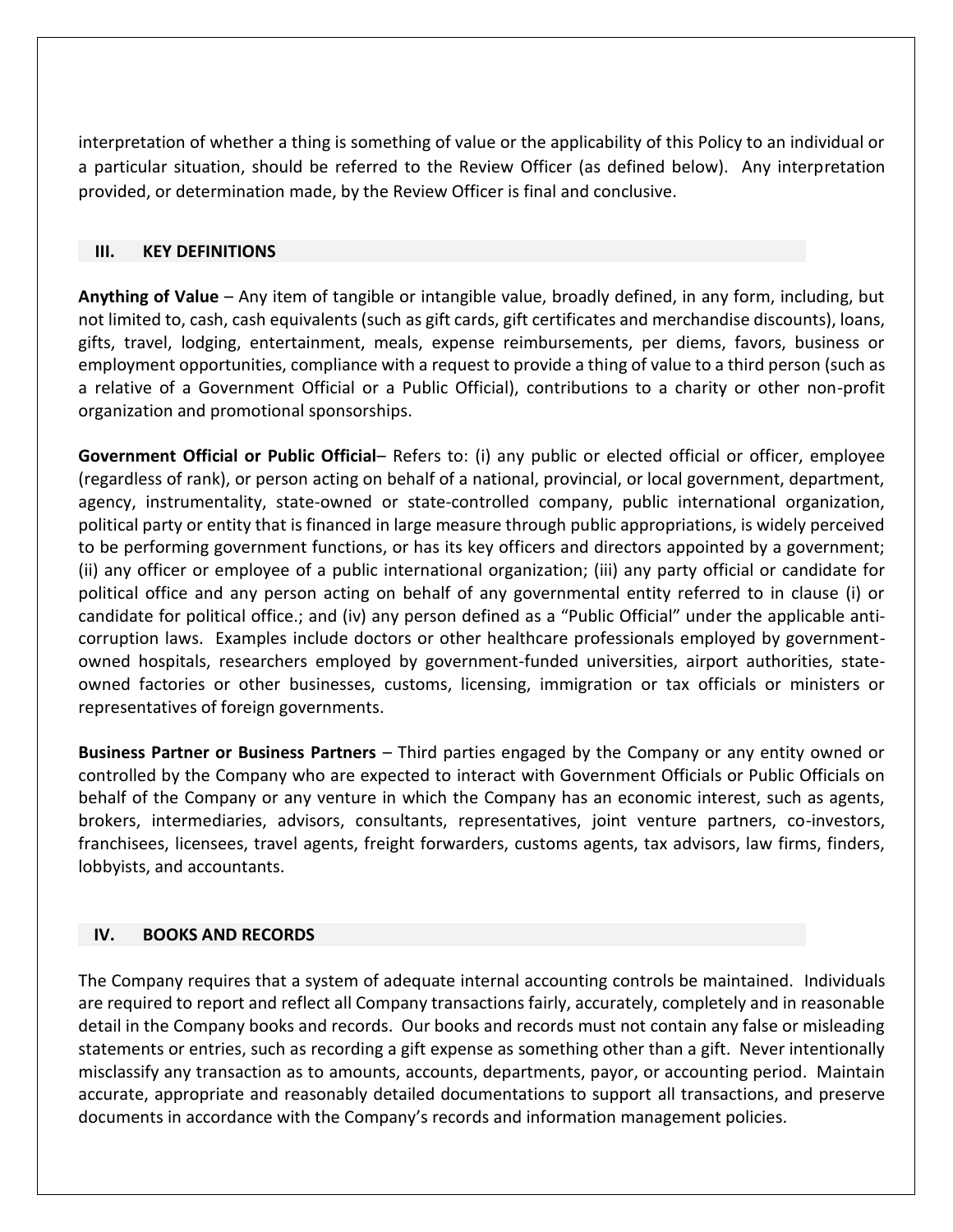### **V. GIFTS AND BUSINESS ENTERTAINMENT**

Business decisions should be based on objective and competitive commercial factors. The offer or acceptance of gifts or business entertainment can create the appearance that business decisions are being influenced by other factors. Gifts or business entertainment which can be seen as unreasonable & excessive, should never be offered or accepted for improper purposes.

All gifts and business entertainment must be:

- a. consistent with the Company's business interests;
- b. not excessive by local or industry standards;
- c. infrequent in occurrence;
- d. consistent with customary business practices;
- e. given or accepted without an expectation of reciprocity;
- f. consistent with all laws and regulations;
- g. in compliance with pre-approval requirements, as outlined below in Section 6; and
- h. And recorded in accurate, appropriate, and reasonably detailed documentation.

#### **VI. PRE-APPROVALS**

Prior approval should be obtained from the member of the Company's executive committee designated as the "**Review Officer**", for the activities listed below:

- a. Offering or giving any gift, business entertainment (including meals, travel, lodging, entertainment, participation in recreational activities or events, and tickets, passes or other access to cultural or sporting events), or any other thing of value to a Government Official or a Public Official, regardless of the amount;
- b. Offering or giving a gift of cash, regardless of the amount, to a third party;
- c. Offering or giving a gift, gift card, gift certificate, or merchandise discount (other than cash) valued above USD250 or INR 25,000 or any equivalent currency in total per calendar year to a third party;
- d. Offering or giving anything of value to a third party if there is any risk that the frequency or value to be provided (alone or when combined) to the same person(s) could be viewed as anything other than occasional and reasonable, when measured against local norms;
- e. Making political or charitable contributions, or engaging in political activities, other than on your own time, on your own behalf and from your personal funds as a private citizen; and

Doing business with a Business Partner who is expected to interact with Government Officials or Public Officials on behalf of the Company or any Company-owned or controlled entity, as outlined below in Section VII.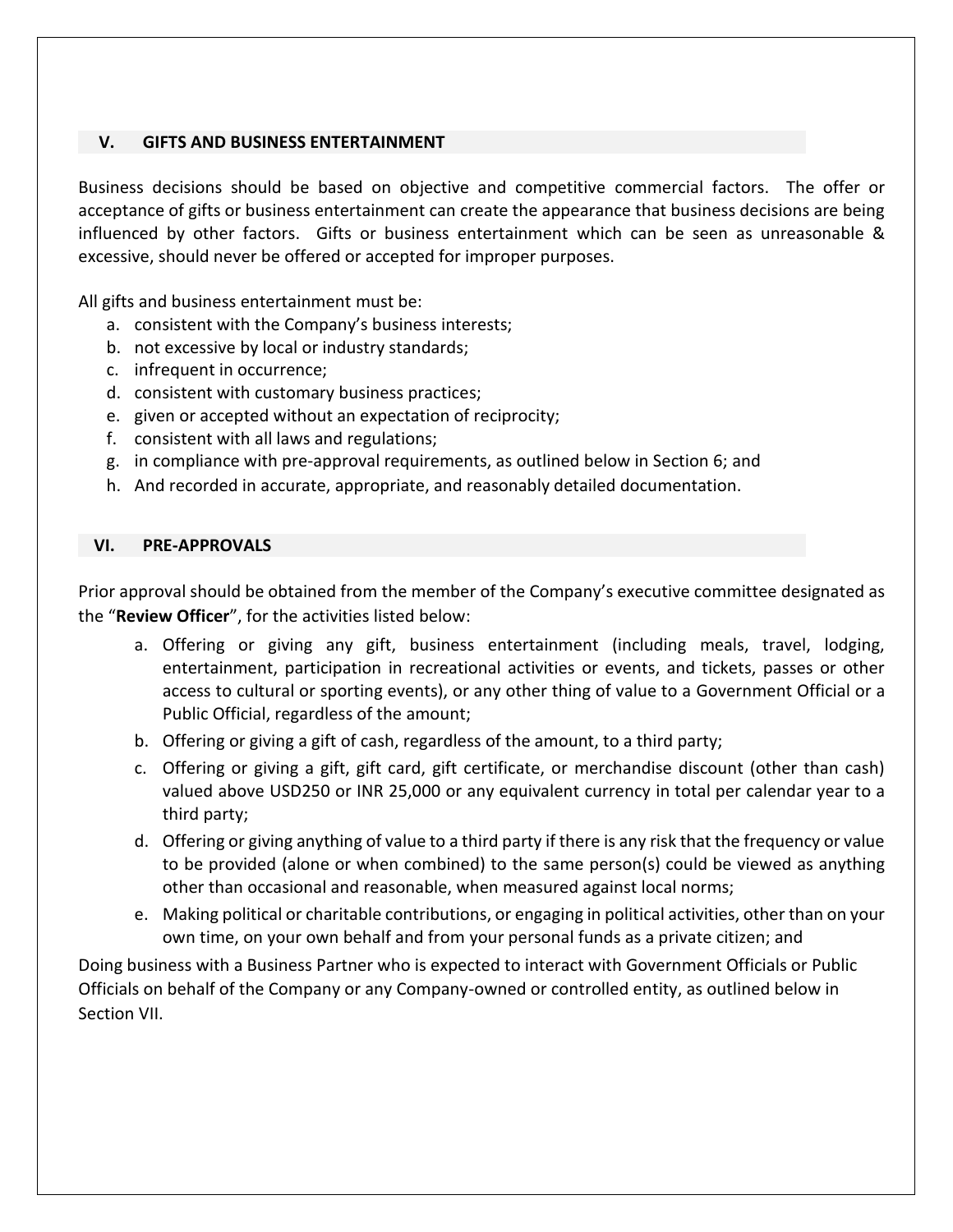### **VII. ENGAGING THIRD PARTY BUSINESS PARTNERS**

The Company will not engage or do business with a Business Partner if the Company believes there is a significant risk that the Business Partner will violate anti-corruption laws or the prohibitions in this Policy. Prior to entering into a business relationship with any Business Partner who will interact with Government Officials or Public Officials on the Company's behalf, the Review Officer must:

- a. Perform a risk assessment and due diligence on the proposed Business Partner by asking the following questions.
	- i. Is the third party in an industry or geography that is perceived to have high corruption risks?
	- ii. Will the third party perform services on behalf of the Company or be authorized to represent the Company vis-à-vis other third parties?
	- iii. Is it reasonable to expect that the third party will be in contact with government officials when representing the Company?
	- iv. Will the third party be in a position to influence decisions or the conduct of the other third parties for the benefit of the Company?

If the answer is yes to any of these questions, then further diligence would be required by completing the Business Partner Pre-Clearance Form (attached hereto as **Exhibit A**);

- b. Ensure that the contract with the Business Partner contains anti-bribery representations and warranties substantially in the form contained in the Model Anti-Corruption Laws Provisions for Business Partner Agreements (attached hereto as **Exhibit B**), including confirmation that the Business Partner understands and agrees to abide by the Company's Anti-Bribery Policy and the Company's right to terminate the contract in the event of breach;
- c. Explain the Company's expectations about compliance with anti-corruption laws and this Policy to the Business Partner and keep a record of this;
- d. Receive approval from the Company's chief executive officer or chief financial officer before engaging the Business Partner (the "**Senior Officer**"); and
- e. Maintain all records related to the due diligence and engagement of Business Partner.

Without limiting the generality of Section II above, Business Partners, and those acting on their behalf in connection with work for the Company, may not directly or indirectly make, promise, or authorize the making of a corrupt payment or provide anything of value to any Government Official or Public Official to induce that Government Official or Public Official to perform any governmental act or make a decision to help the Company obtain or retain business. Business Partners, and those acting on their behalf in connection with work for the Company, may never make a payment or offer any item or benefit to a Government Official or Public Official, regardless of value, as an improper incentive for such Government Official or Public Official to approve, reimburse, prescribe, or purchase a Company product, or to otherwise benefit the Company's business activities improperly.

In conducting their Company-related activities, Business Partners, and those acting on their behalf in connection with work for the Company, must understand and comply with any local laws, regulations, or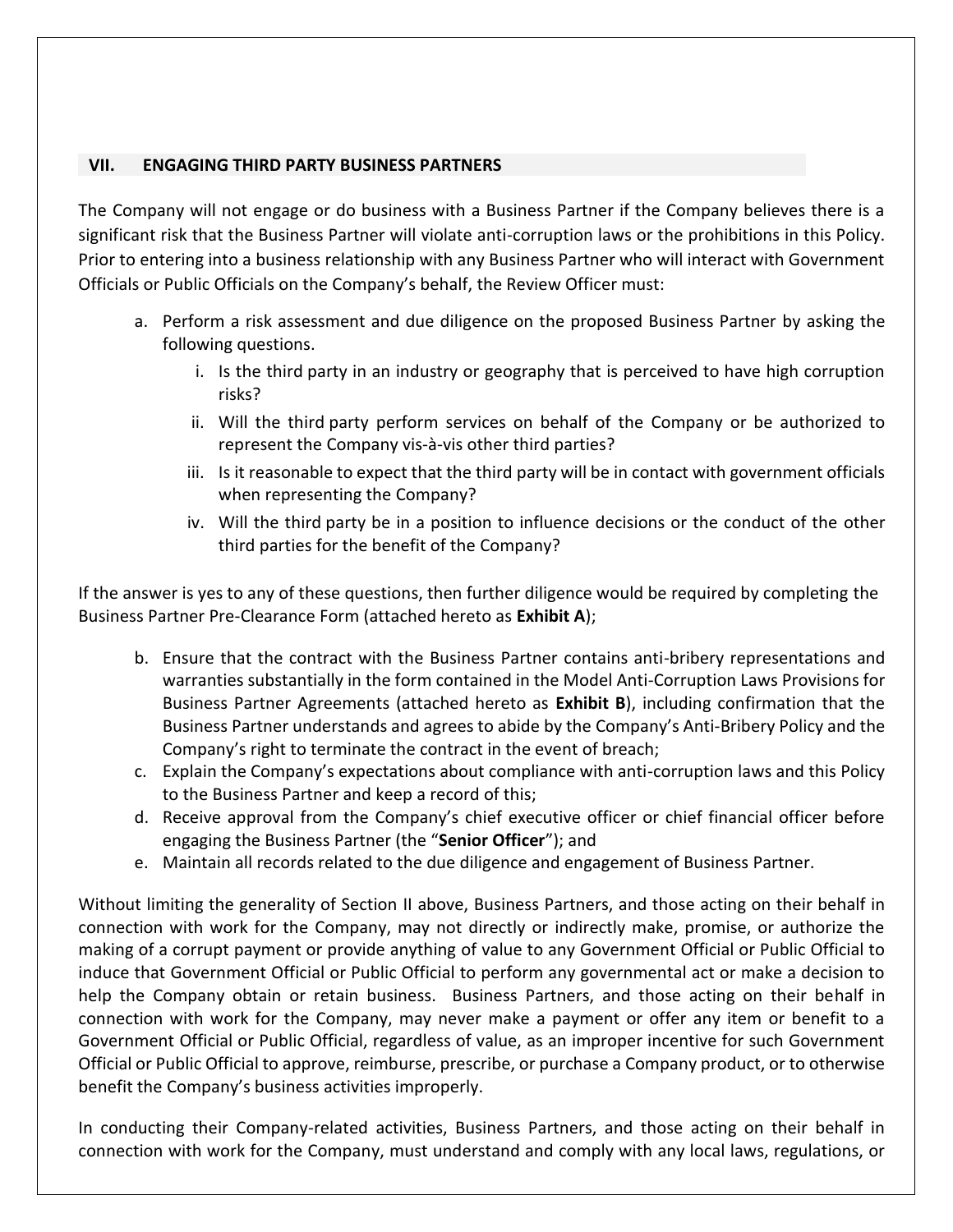operating procedures (including requirements of government entities such as government-owned hospitals or research institutions) that impose limits, restrictions, or disclosure obligations on compensation, financial support, donations, or gifts that may be provided to Government Officials.

Associates who enter into an arrangement with a Business Partner are accountable for the actions of the Business Partner.

#### **VIII. KICKBACKS**

Bribery and corruption can also occur in non-government, business-to-business relationships. Most jurisdictions have laws which prohibit offering, promising, giving, requesting, receiving, accepting, or agreeing to accept money or anything of value in exchange for an improper business advantage. Examples of prohibited conduct include, but are not limited to, providing expensive gifts, lavish hospitality, kickbacks, or investment opportunities in order to improperly induce the purchase of goods or services. The Company's employees are not permitted to offer, give, solicit or accept bribes, and we expect our Business Partners, and those acting on their behalf in connection with work for the Company, to abide by the same principles.

### **IX. OTHER MATTERS**

The board of directors ("**Board**") of OmniActive Health Technologies Limited adopted this Policy at a meeting held on 23<sup>rd</sup> March 2021. The Review Officer periodically will conduct a review of this Policy, as deemed necessary, to determine its adequacy and the effectiveness of its implementation.

The Review Officer will notify each individual who may be required to comply with this Policy, as outlined above in Section I, that such individual is subject to this Policy and will deliver a copy of this Policy to each such individual.

The success of this Policy depends on the individuals subject to it. Any such individual who learns information about a suspected violation of this Policy must report it to the Review Officer.

**The Review Officer has the discretion and authority over interpretation and application of this Policy. The Policy is intended to provide direction and assist with your compliance. If you have questions about compliance with this Policy, the U.S. Foreign Corrupt Practices Act (FCPA), the U.K. Bribery Act, (Indian) Prevention of Corruption Act, 1988, Indian Penal Code, 1860, (Indian) Prevention of Money Laundering Act, 2002, (Indian) Central Vigilance Commission Act, 2003, (Indian) Lokayukta Acts of various states or other anti-corruption laws, contact the Review Officer before taking action.**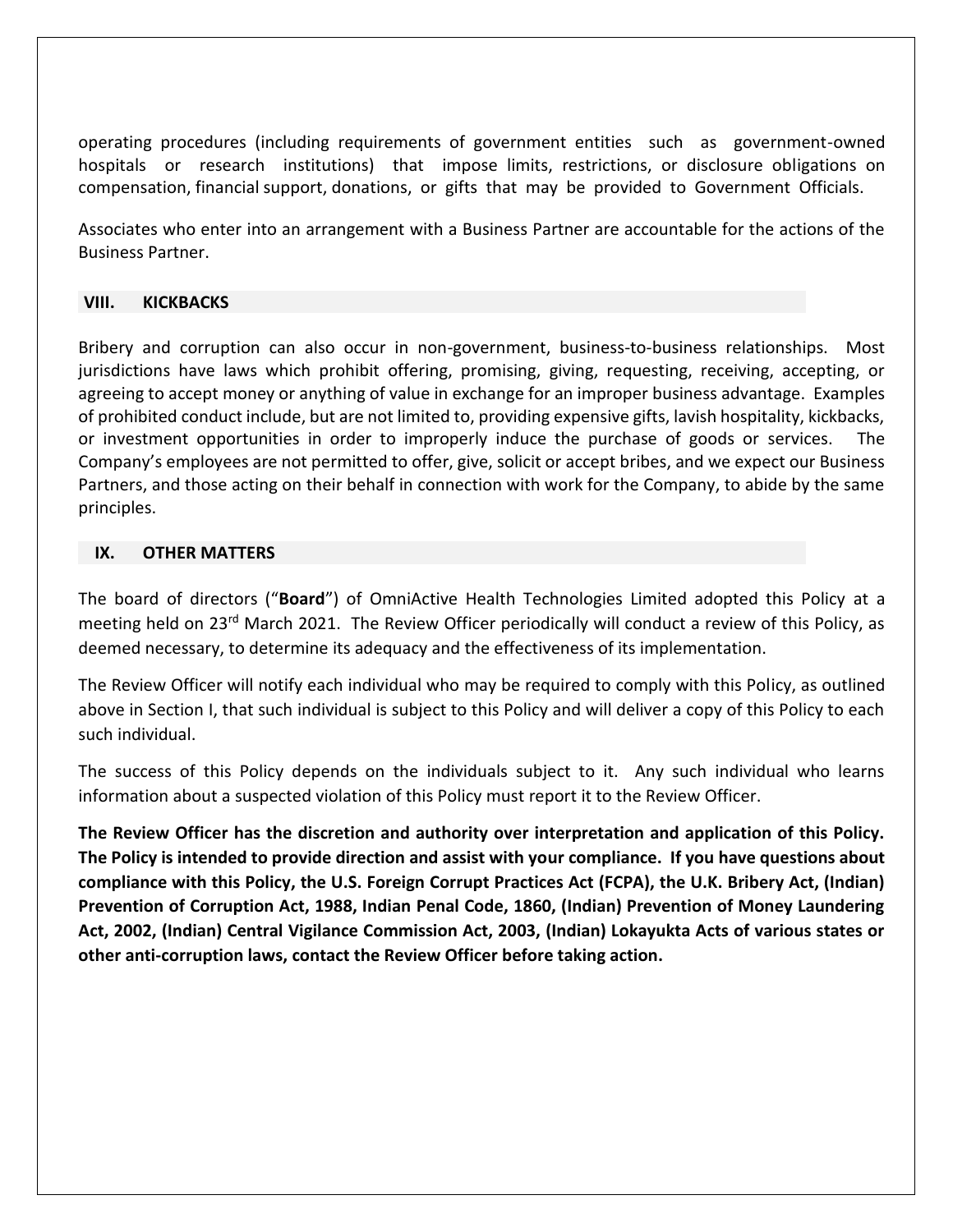#### **BUSINESS PARTNER PRE-CLEARANCE FORM**

#### **Exhibit A**

## **PART 1 - REQUESTOR**

| Name of Requestor: |  |
|--------------------|--|
| Title:             |  |
| <b>Business:</b>   |  |
| Work location:     |  |
| E-mail address:    |  |
| Phone number:      |  |

## **PART 2 – PROPOSED BUSINESS PARTNER**

| Name of proposed<br><b>Business Partner:</b> |  |
|----------------------------------------------|--|
| Website address:                             |  |
| Work address:                                |  |
| Phone number:                                |  |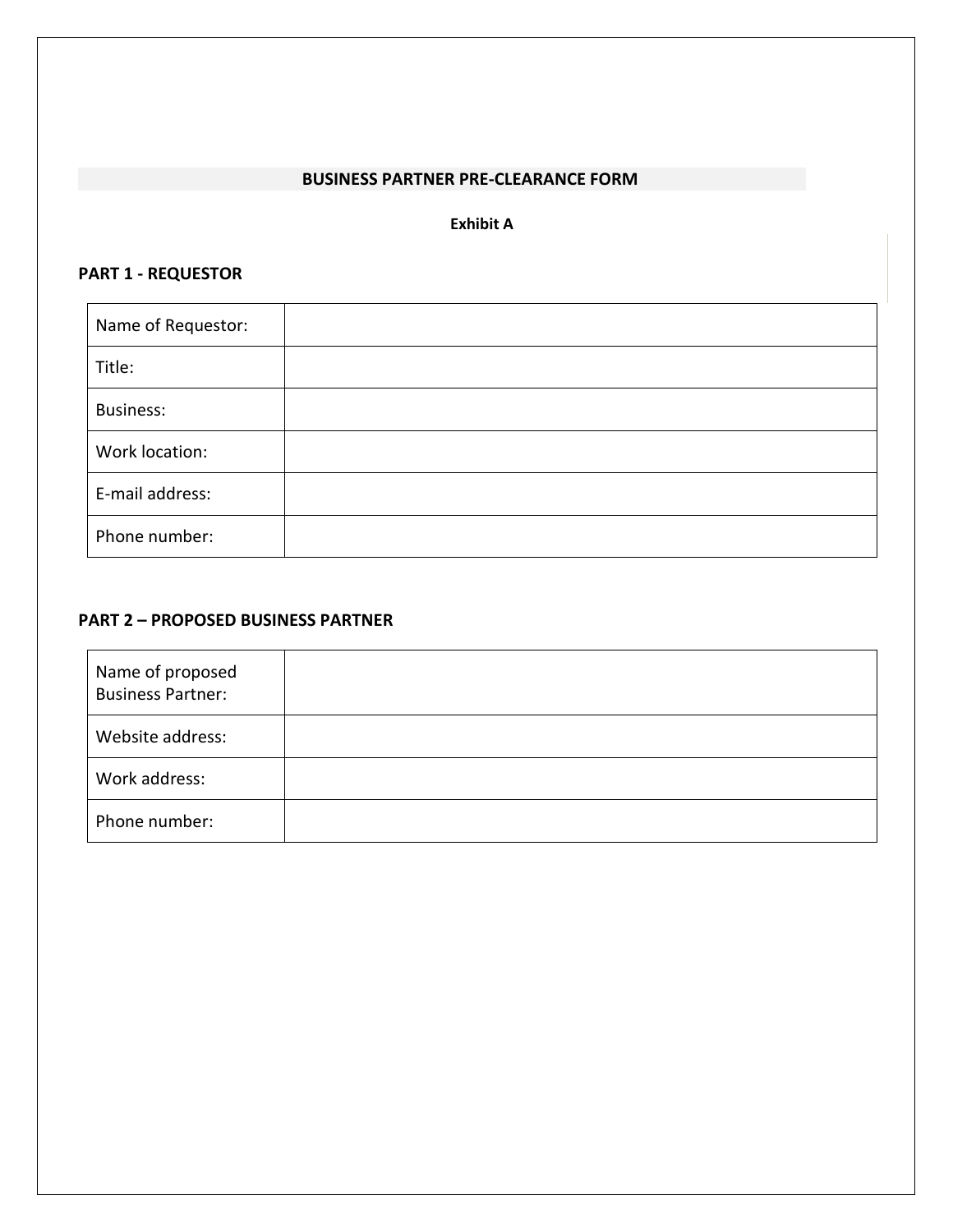# **PART 3 – DETAILED DESCRIPTION OF WORK TO BE PERFORMED**

Describe the work to be performed and the location(s) at which the work will take place.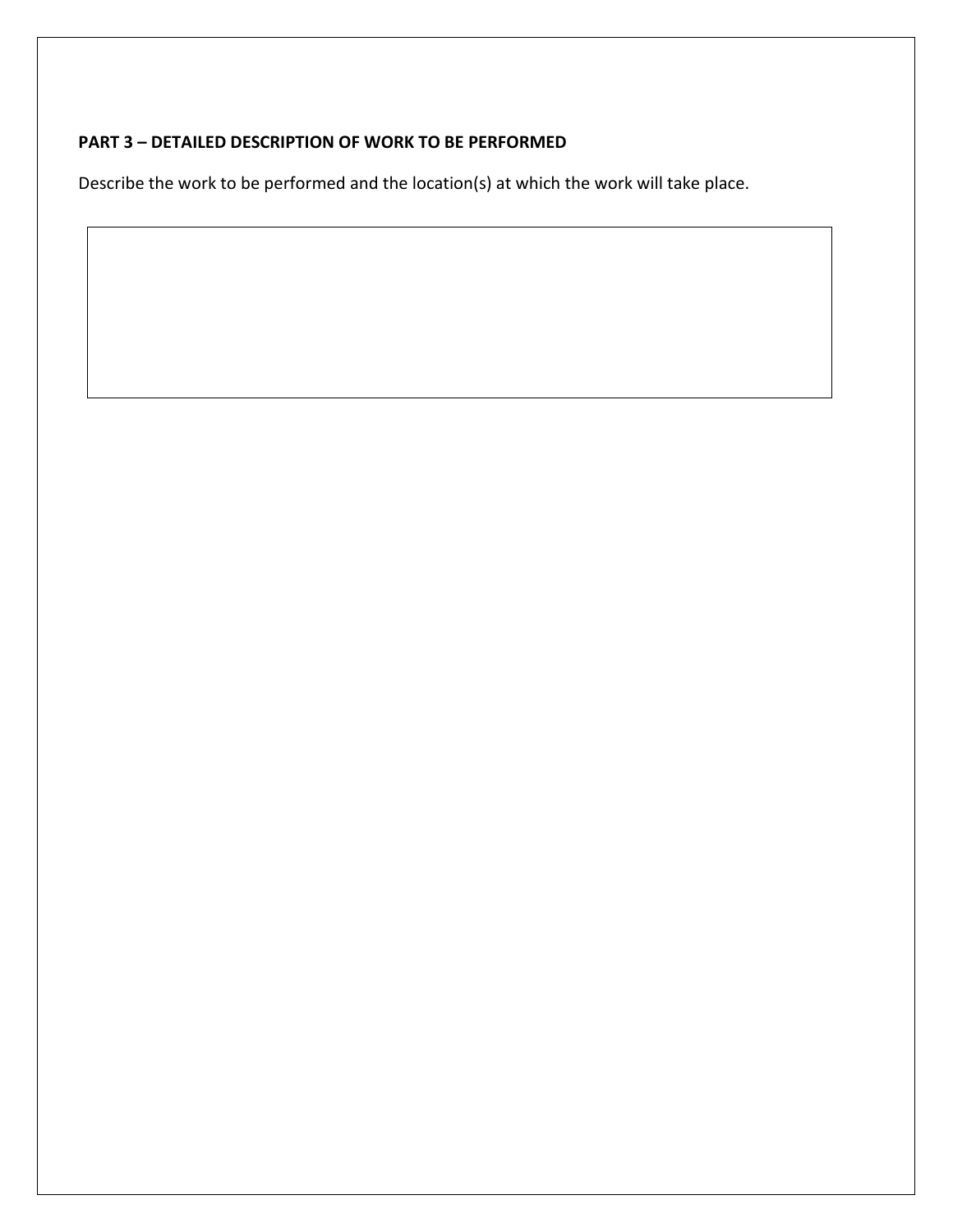## **PART 4 – THRESHOLD QUESTIONS**

(i) Is the *business partner* expected to interact in any way with any *government official* or *public official*  on behalf of the Company?

Yes [ ] No [ ]

If Yes:

| Is the <b>business partner</b> to be compensated on a 'success' or<br>'contingent' fee or similar basis that rewards a successful<br>outcome?                                                                                    | Yes $\lceil \rceil$<br>$No$ $\lceil$ $\rceil$              |  |
|----------------------------------------------------------------------------------------------------------------------------------------------------------------------------------------------------------------------------------|------------------------------------------------------------|--|
| Has the <b>business partner</b> requested that any funds be sent to<br>an account not in the name of the <b>business partner</b> or in a<br>country other than where the <b>business partner</b> is<br>headquartered or located? | Yes $\lceil \; \rceil$<br>No [ ]<br>If Yes, please explain |  |
| Is the <b>business partner</b> requesting compensation that is either<br>above the normal market rate for the services provided or on<br>terms that are unusual in any respect?                                                  | Yes [ ]<br>No II<br>If Yes, please explain                 |  |

## (ii) If the *business partner* is an individual, is that person:

| Known or believed to be a government official or public<br>official in a position to influence or take action for or against    | Yes [ | No [                        |
|---------------------------------------------------------------------------------------------------------------------------------|-------|-----------------------------|
| the Company, a close relative of such a government official or<br>public official or was formerly such a government official or |       | If Yes, please give details |
| public official?                                                                                                                |       |                             |

(iii) If the *business partner* is an entity, is it known or believed that the entity has an owner, director, officer, or employee who is a current *government official* or *public official* in a position to influence or take action for or against the Company (or a joint venture or co-investment entity of the Company) or a close relative of such an official, or that the entity is owned or controlled by the government?

Yes [ ] No [ ]

If Yes, please give details:

(iv) Was the *business partner* recommended or suggested by a *government official* or *public official* in a position to influence or take action for or against the Company or a close relative of such an official?

Yes [ ] No [ ]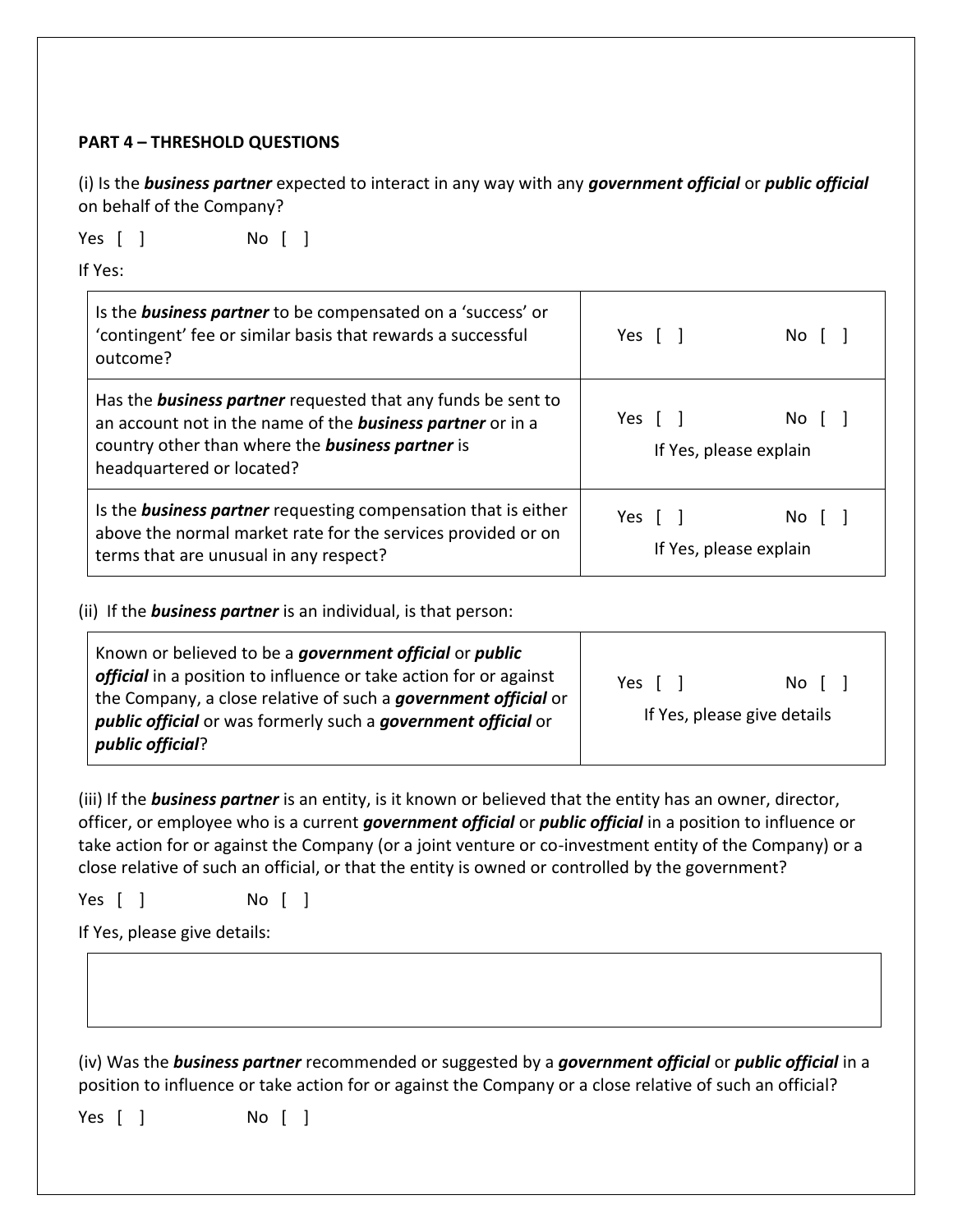If Yes, please give details:

(v) Is it known or believed that the proposed *business partner* has close business or personal ties to a *government official* or *public official* in a position to influence or take action for or against the Company?

Yes [ ] No [ ]

If Yes, please give details:

(vi) Is the *business partner* a prospective joint venture partner or co-investor in a new venture or entity with the Company?

Yes [ ] No [ ]

(vii) Is special scrutiny warranted for any other corruption-related reason?

Yes [ ] No [ ]

If Yes, please give details:

**If you answered "No" to ALL of the questions above, complete Part 6 and submit the form to the Senior Officer (as defined in Section 7(d) of the "Anti-Corruption Policy") or**

**If you answered "Yes" to ANY of the questions in Part 4, complete the remaining parts of this form.**

### **PART 5 – ADDITIONAL INFORMATION**

**Complete this section only if you answered "yes" to any of the questions in Part 4.** 

(i) In which country is the *business partner* headquartered?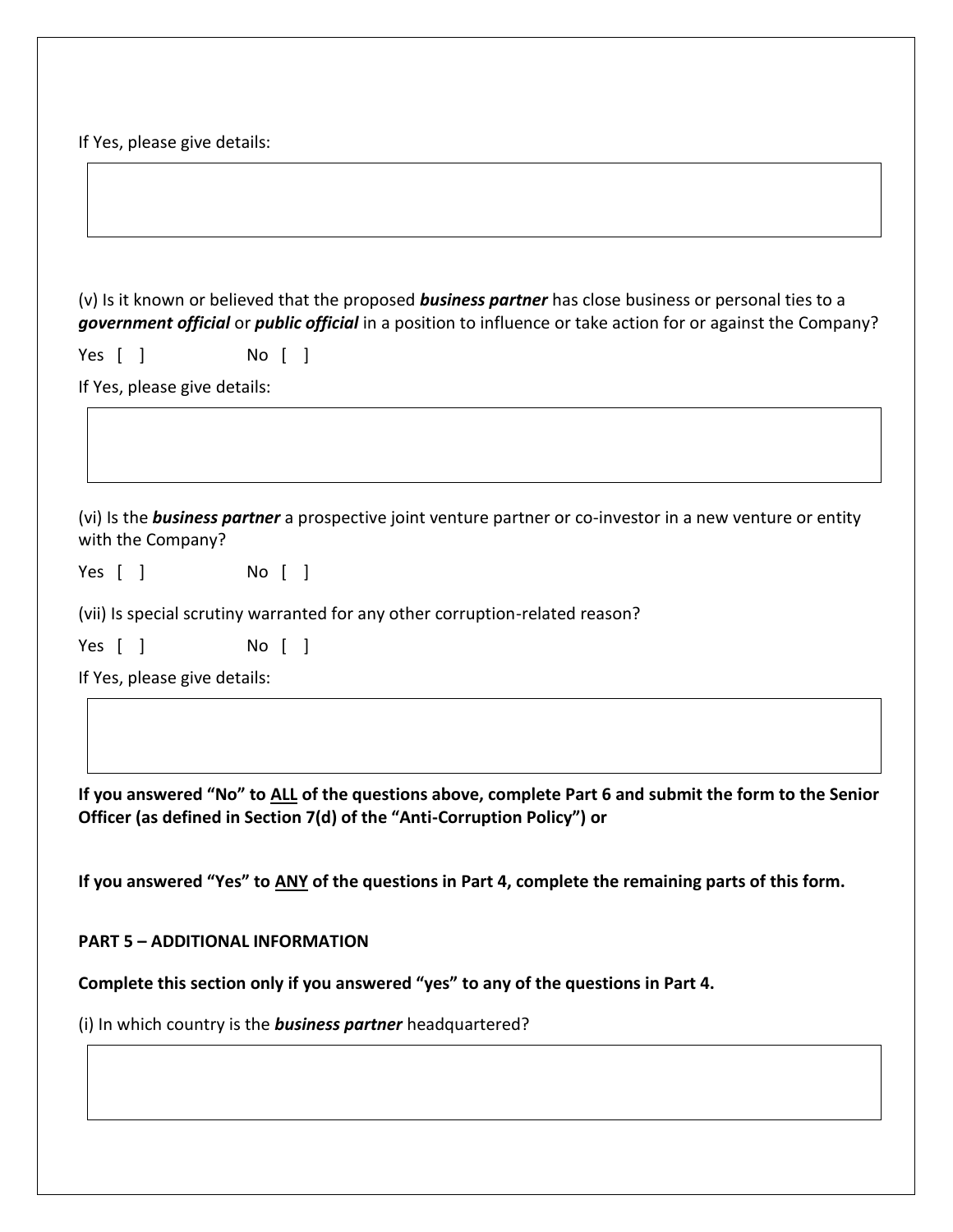(ii) In which countries will the *business partner* do work, co-invest or partner with the Company?

(iii) What research and other due diligence has been conducted on the *business partner* (for example, a web search, a site or office visit, and a check of references)?

(iv) What were the results of the due diligence including any negative information on the *business partner's* history, integrity or reliability and any red flags or other bases for concern?

(v) Is there any reason to believe that the *business partner* will offer or give anything of value to a *government official* or *public official* in order to influence or take action for or against the Company?

Yes [ ] No [ ]

If Yes, please give details:

(vi) Is there any reason to believe that a *government official* or *public official* in a position to influence or take action for or against the Company will benefit in any way from the business to be conducted with the *business partner*?

Yes [ ] No [ ]

If Yes, please give details:

(vii) In any prior dealings with the Company, to your knowledge has the *business partner* made requests that are suspicious, including requests to be reimbursed for poorly-defined, last minute, or unanticipated expenses, or payments against suspicious invoices?

Yes [ ] No [ ]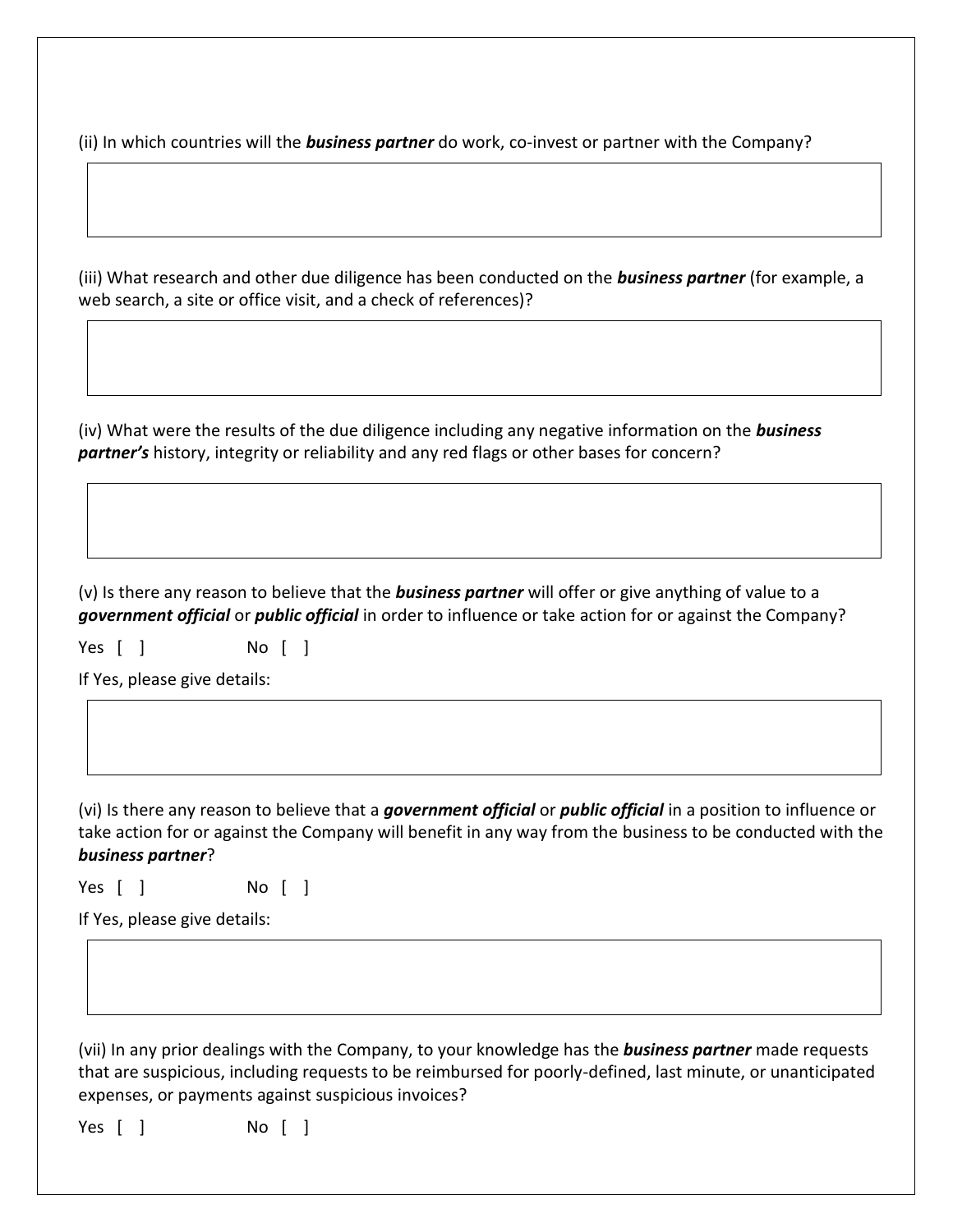If Yes, please give details:

(viii) Has the *business partner* requested secrecy or anonymity?

If Yes, please explain:

(ix) Do the *business partner's* facilities, staff and expertise appear insufficient to carry out the *business partner's* role, including any work to be performed by the *business partner* or any co-investor responsibilities?

If Yes, please explain:

(x) Does the *business partner* have a clean record, free of any administrative, regulatory and other legal proceedings, investigations or convictions in the past five years?

Yes [ ] No [ ]

If No, please explain:

(xi) Are there any other suspicious aspects, red flags or warning signs concerning the *business partner*  that may warrant follow-up?

### *JOINT VENTURE PARTNERS OR CO-INVESTORS*

If the *business partner* is a prospective joint venture partner or co-investor, the Senior Officer must be consulted at the outset and on an ongoing basis so that protective steps can be tailored to the circumstances. To assist the Senior Officer, the following questions must be answered.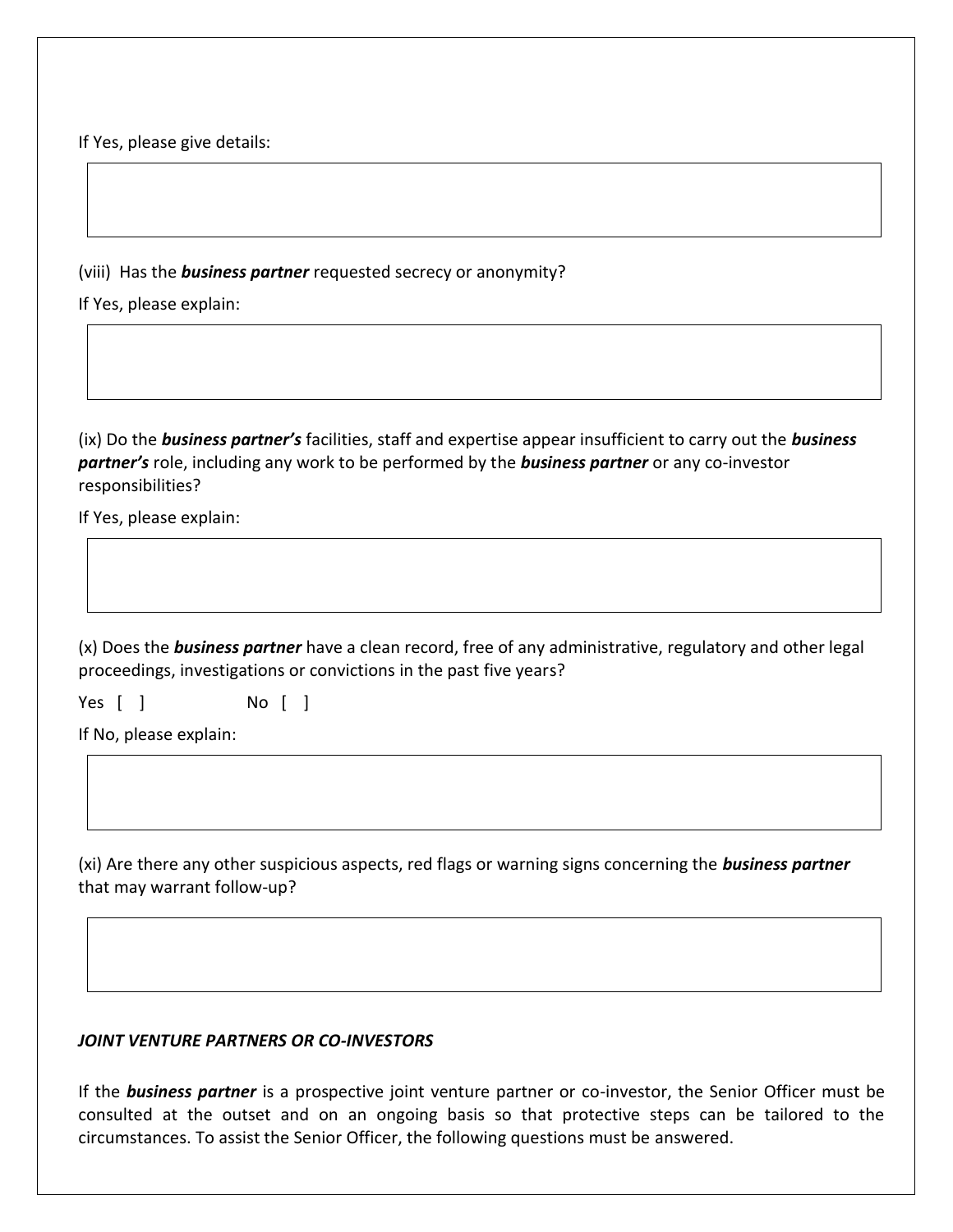(i) Is the prospective joint venture partner or co-investor (tick those that apply):

| A multi-national company with which the Company has done business before?                                                                                                                    |  |
|----------------------------------------------------------------------------------------------------------------------------------------------------------------------------------------------|--|
| An entity/investor specified by the government as a required <b>business partner</b> ?                                                                                                       |  |
| An entity/investor suggested by a government official or public official in a position to<br>influence or take action for or against the Company or a close relative of such an<br>Official? |  |
| An entity controlled by the government of the country in which the joint venture or<br>entity operates?                                                                                      |  |
| A small local entity/investor about which little information is available?                                                                                                                   |  |

ii) Is it expected that the prospective joint venture partner or co-investor will:

| Control the joint venture or entity? | Yes | No I |
|--------------------------------------|-----|------|
| Be, or appoint, the operator?        | Yes | No I |

(iii) Please explain the proposed relationship and structure:

(iv) Is it contemplated that any prospective joint venture partner or co-investor will obtain its interest for less than fair market value?

Yes [ ] No [ ] Unknown [ ]

If Yes or unknown, please explain:

(v) Are there *business partners* in the country which the prospective joint venture partner or co-investor is obligated to use?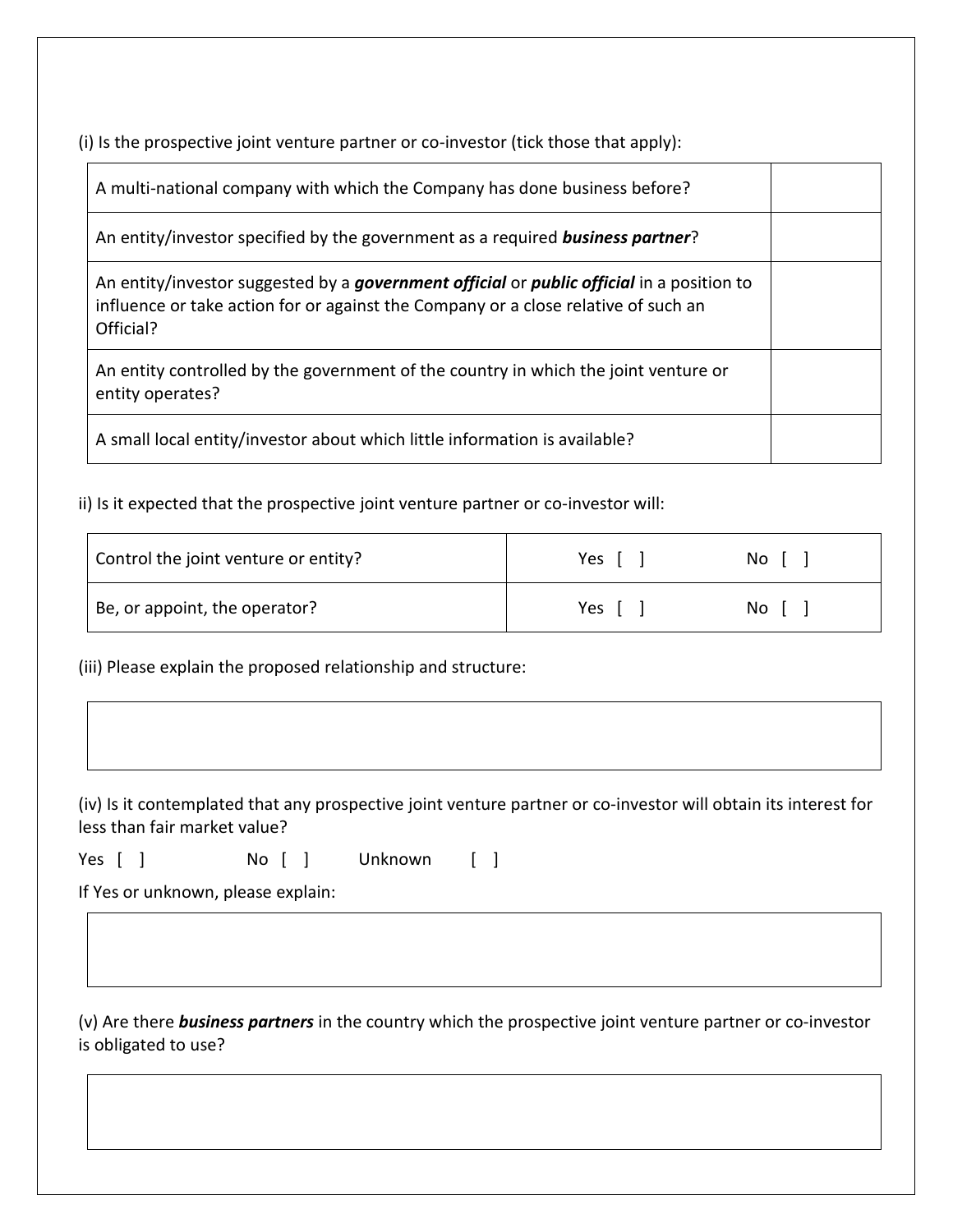(vi) Have you discussed with the Senior Officer the anti-corruption representations, warranties and other protective provisions that should be included in the agreement with the prospective joint venture partner or co-investor?

Yes [ ] No [ ]

If No, please explain:

(vii) Does the prospective joint venture partner or co-investor in a new venture or entity, either lack an anti-corruption policy and procedure or have anti-corruption policies and procedures that the Senior Officer has either not rated or has rated as unsatisfactory?

Yes [ ] No [ ]

If Yes, please explain: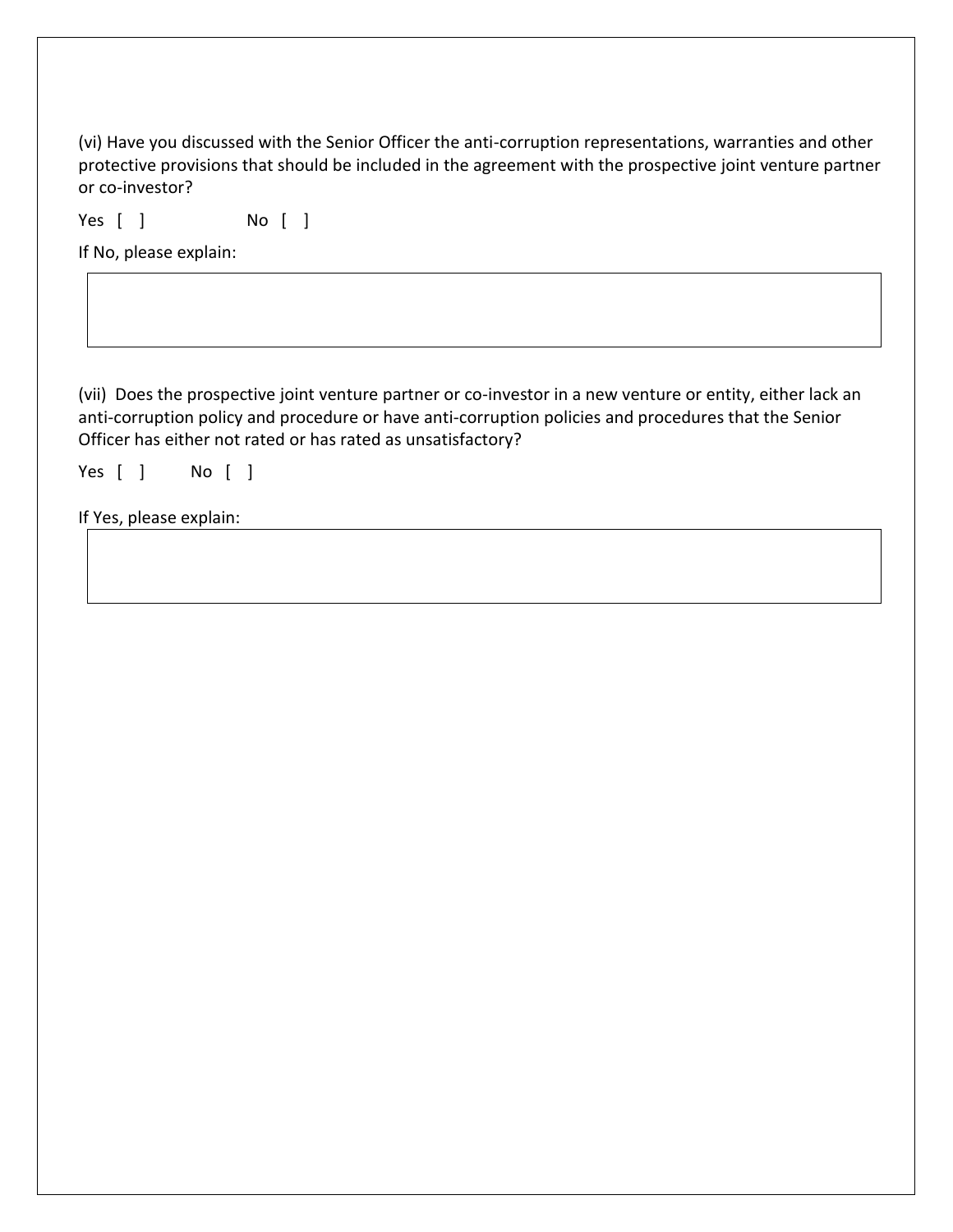#### **PART 6 - DECLARATION**

I confirm that I have made inquiries into the qualifications and reputation of the *business partner* in accordance with the Anti-Corruption Policy. I have completed this form based on information gathered from various sources, including directly from the prospective *business partner* where relevant. I recommend that the Company do business with the *business partner*. I have no reason to know or believe that the *business partner* will give anything of value to any *government official* or *public official* in order to influence action for or against the Company or on behalf of any joint venture or other entity in which the Company is a co-investor. To the best of my knowledge, all information set forth in this form is correct and complete and does not omit any fact that might be important to the evaluation of the qualifications and reputation of the proposed *business partner*.

| Name:      |  |
|------------|--|
| Title:     |  |
| Signature: |  |
| Date:      |  |

### **PART 7 - AUTHORIZATIONS**

| <b>Name and Title of Review Officer</b> | <b>Signature</b> | <b>Date</b> |
|-----------------------------------------|------------------|-------------|
|                                         |                  |             |
|                                         |                  |             |
|                                         |                  |             |
| <b>Name and Title of Senior Officer</b> | <b>Signature</b> | <b>Date</b> |
|                                         |                  |             |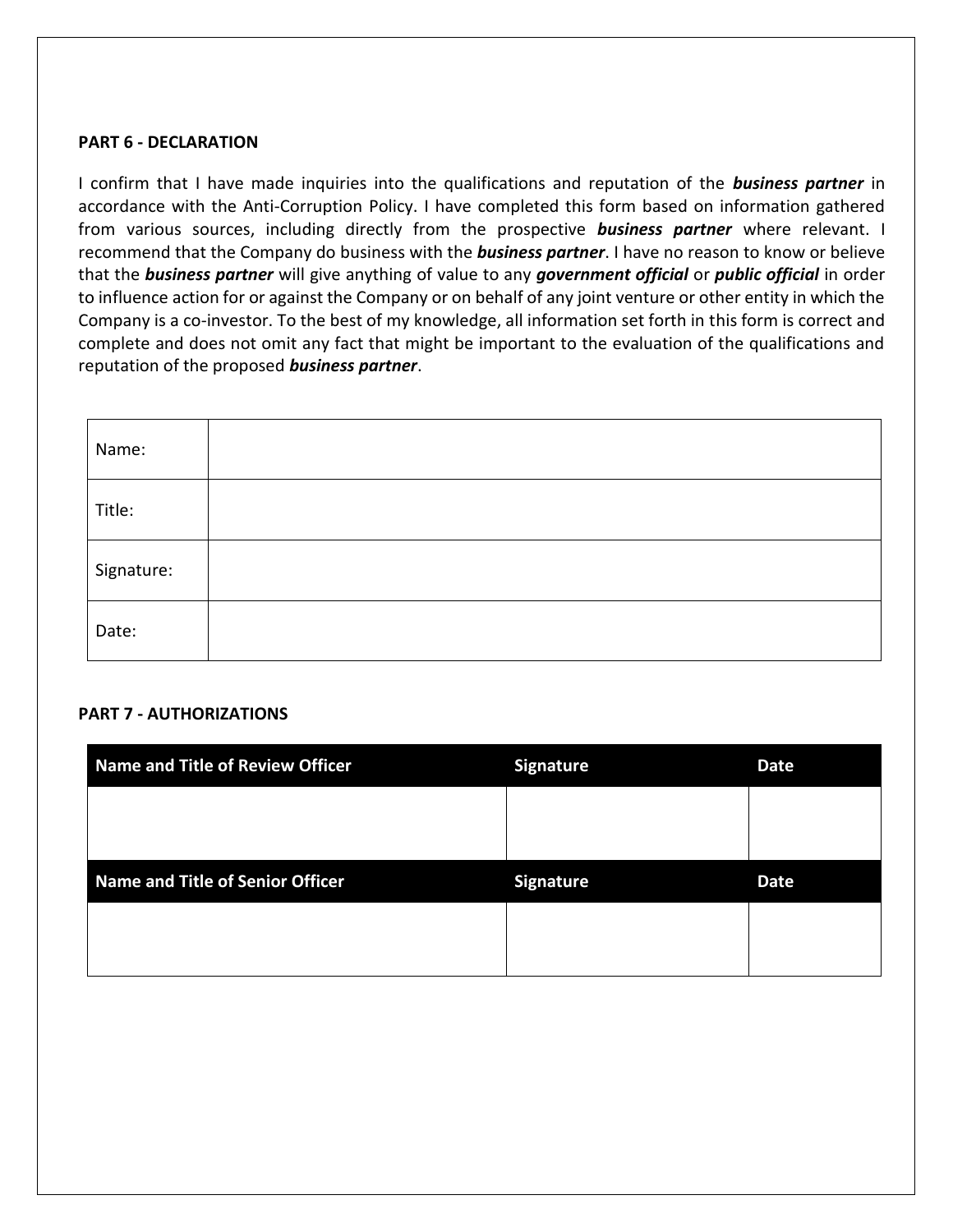## **Exhibit B Model Anti-Corruption Laws Provisions For Business Partner Agreements**

*The following are the types of anti-corruption and other provisions required to be included in contracts with sales representatives, agents, licensees, distributors, consultants, contractors and other third party business partners. Fallback options are provided in footnotes where appropriate. Any changes to these provisions requested by a business partner must be approved by the Senior Officer (as defined in Section 7(d) of the Anti-Corruption Policy).*

- 1. The [business partner] hereby represents, warrants and covenants that:
	- a. [Business partner] and any of its owners, affiliates, officers, directors, employees and agents involved in providing services under this Agreement, do and will comply with all applicable anti-corruption laws, including the U.S. Foreign Corrupt Practices Act, UK Bribery Act, (Indian) Prevention of Corruption Act, 1988, Indian Penal Code, 1860, (Indian) Prevention of Money Laundering Act, 2002, (Indian) Central Vigilance Commission Act, 2003, (Indian) Lokayukta Acts of various states and any other applicable jurisdiction ("Anti-Corruption Laws");<sup>1</sup>
	- b. In carrying out its responsibilities under the Agreement, neither the [business partner] nor any of its owners, affiliates, officers, directors, employees or agents will offer, promise or give anything of value, directly or indirectly, to (i) any Government Official or Public Official in order to influence official action or otherwise obtain an improper business advantage, (ii) any other person while knowing that all or any portion of the money or thing of value will be offered or given to a Government Official or Public Official or (iii) any other person in order to induce them to perform their work duties disloyally or otherwise improperly;
	- c. Neither [business partner] nor any of its owners or affiliates is or will be directly or indirectly owned or controlled, in whole or in part, by any Government Entity or Government Official or Public Official and no owner, partner, officer, director or employee of the [business partner] or of any parent or subsidiary company of the [business partner] is or will become a Government Official or Public Official during the term of this Agreement, unless such person obtains the prior written approval of the Company;<sup>2</sup>
	- d. No rights or obligations of, or services to be rendered by the [business partner] under this Agreement shall be assigned, transferred or subcontracted to any third party without the prior written approval of the Company;

<sup>&</sup>lt;sup>1</sup> As a fallback consider deleting the specific reference to the U.S. Foreign Corrupt Practices Act and UK Bribery Act, requiring the business partner to represent that it will comply with "all applicable Anti-Corruption Laws." As a second fallback this clause could be deleted if clause (b) is retained in full.

<sup>&</sup>lt;sup>2</sup> In situations where a business partner is known to be government owned or controlled you may use the following language as an alternative to (c):

<sup>&</sup>quot;No owner, partner, officer, director or employee of the [business partner] or of any parent or subsidiary company of the [business partner] is or will become a Public Official during the term of this Agreement, unless such person obtains the prior written approval of the Company. "Public Official" means an individual who holds a legislative, administrative or judicial position of any kind, whether appointed or elected, of a Government Entity, who exercises a public function, for or on behalf of a Government Entity, who is an official or agent of a public international organization, or who is a party official, or a candidate for political office."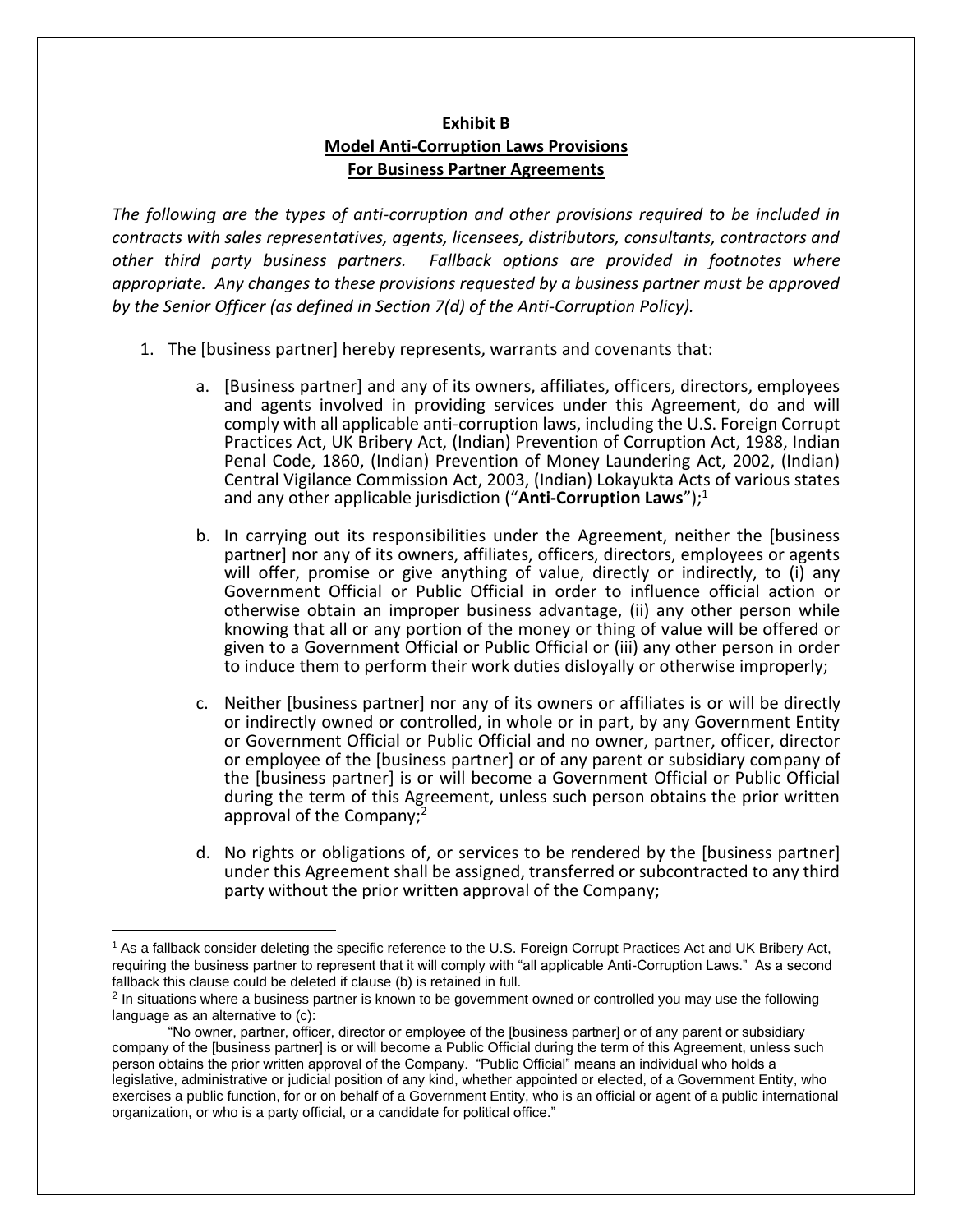- e. No government is investigating or has in the past five years conducted, initiated or threatened any investigation of the [business partner] or any of its owners, affiliates, officers, directors or employees for alleged violation of Anti-Corruption Laws; $<sup>3</sup>$  and</sup>
- f. [Business partner] will keep and maintain accurate and reasonably detailed books and financial records in connection with the services to be performed under this Agreement.
- 2. In the event the Company has reason to believe that a breach of any of the representations, warranties and covenants in Article 1 has occurred or will occur, the Company may withhold further [delivery of products] [commission or other payments] until such time as it is satisfied that no breach has or will occur. The Company shall not be liable to the [business partner] for any claim, losses or damages whatsoever related to its decision to withhold [delivery of products] [commission or other payments] under this provision.
- 3. In the event of a breach of any of the representations, warranties and covenants in Article 1, this Agreement may immediately be cancelled by the Company issuing the [business partner] a written notice of cancellation, and any claims for payment by the [business partner], including claims for sales previously concluded or sales previously rendered shall be surrendered. The [business partner] shall further indemnify and hold the Company harmless against any and all claims, losses or damages arising from or related to such breach or the Company's cancellation of the Agreement, or both.
- 4. This Agreement may be terminated by either party without cause upon thirty (30) days written notice.<sup>4</sup>
- 5. In no event shall the Company be obligated under this Agreement to take any action or omit to take any action that the Company believes, in good faith, would cause it to be in violation of any laws, including the U.S. Foreign Corrupt Practices Act, UK Bribery Act, (Indian) Prevention of Corruption Act, 1988, Indian Penal Code, 1860, (Indian) Prevention of Money Laundering Act, 2002, (Indian) Central Vigilance Commission Act, 2003, (Indian) Lokayukta Acts of various states.
- 6. [Business partner] shall inform Company of any changes to the ownership of [business partner] or to the employees, if any, assigned to Company's account.

<sup>&</sup>lt;sup>3</sup> As a fallback consider adding a knowledge qualifier at the start of the provision ("To the best of [business partner's] knowledge no government is investigating . . ."). You may also consider with regard to investigations of "employees" limiting disclosure to "employees who work on the Company's account." Note, however, that proposing the initial representation without these qualifiers provides an opportunity to diligence a request to narrow the provision, and that request for qualifications (particularly as to employees who do not work directly on the account) could be a red flag requiring follow-up.

<sup>4</sup> This is our company's preferred termination provision. However, in circumstances where the business partner will not agree to this language, the following is an alternative:

<sup>&</sup>quot;[Initial Term]. The term of this Agreement shall be one [1] year, unless sooner terminated as specified in this Agreement."